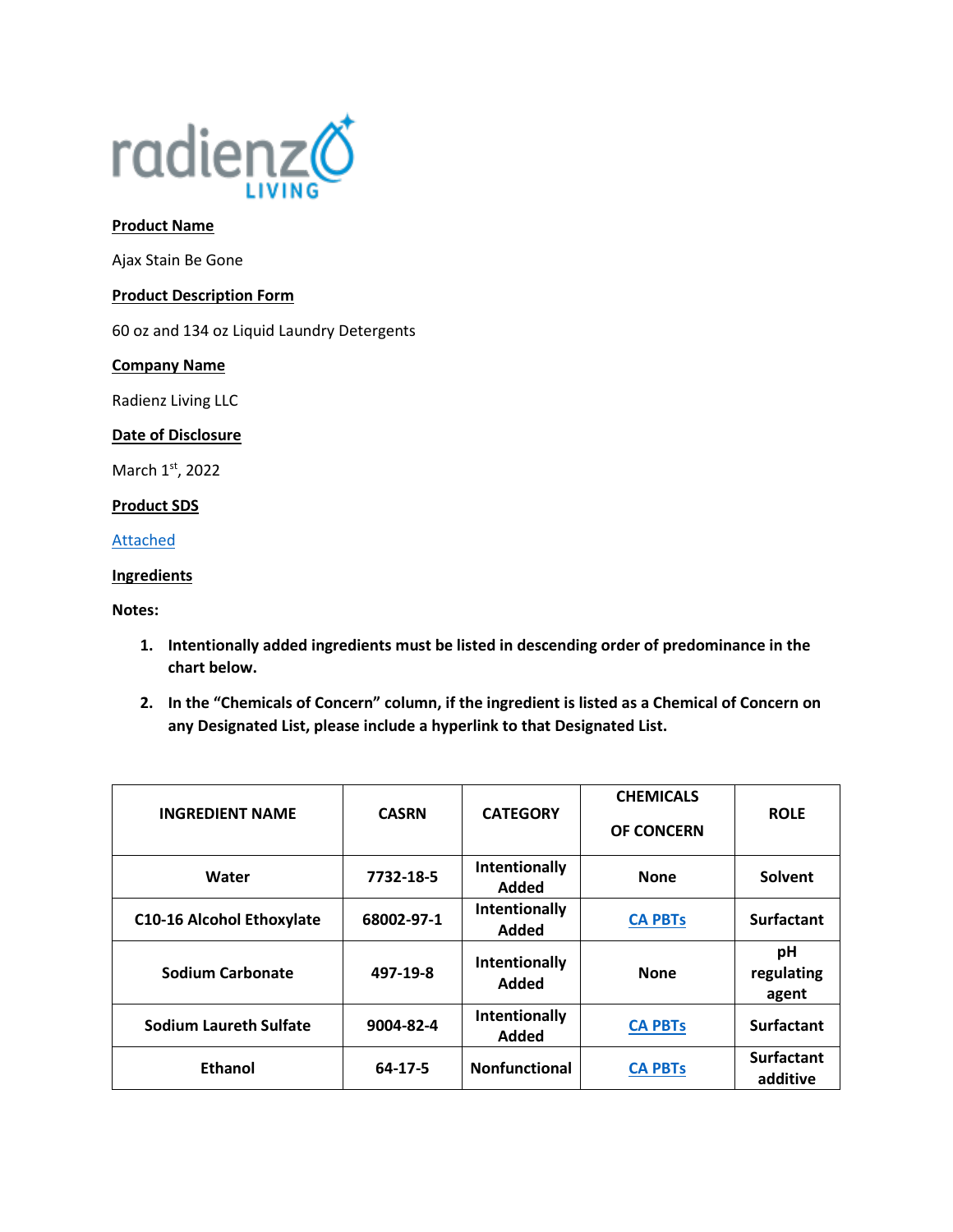| Lauramidopropylamine Oxide                            | 61792-31-2 | Intentionally<br><b>Added</b>        | <b>None</b>                                | <b>Surfactant</b>             |
|-------------------------------------------------------|------------|--------------------------------------|--------------------------------------------|-------------------------------|
| <b>Propylene Glycol</b>                               | 57-55-6    | <b>Intentionally</b><br><b>Added</b> | <b>CA PBTs, US NTP</b><br><b>Repro Tox</b> | <b>Enzyme</b>                 |
| Acrylic copolymer                                     | Withheld   | Intentionally<br>added               | <b>None</b>                                | <b>Viscosity</b><br>Adjustor  |
| Myristamidopropylamine<br>Oxide                       | 67806-10-4 | Intentionally<br><b>Added</b>        | <b>None</b>                                | <b>Surfactant</b>             |
| <b>C12-15 Alcohols Ethoxylated</b>                    | 68131-39-5 | Intentionally<br><b>Added</b>        | <b>CA PBTs</b>                             | <b>Surfactant</b>             |
| <b>Hexyl Cinnamal</b>                                 | 101-86-0   | Intentionally<br><b>Added</b>        | <b>EU Fragrance</b><br><b>Allergen</b>     | <b>Fragrance</b>              |
| <b>Polyethylene Glycol</b><br><b>Monomethyl Ether</b> | 9004-74-4  | Intentionally<br><b>Added</b>        | <b>None</b>                                | <b>Preservative</b>           |
| Limonene                                              | 5989-27-5  | Intentionally<br><b>Added</b>        | <b>EU Fragrance</b><br><b>Allergen</b>     | <b>Fragrance</b>              |
| Linalool                                              | 78-70-6    | Intentionally<br><b>Added</b>        | <b>EU Fragrance</b><br><b>Allergen</b>     | <b>Fragrance</b>              |
| <b>Floral Pyranol</b>                                 | 63500-71-0 | Intentionally<br><b>Added</b>        | <b>None</b>                                | <b>Fragrance</b>              |
| <b>Citronellol</b>                                    | 106-22-9   | Intentionally<br><b>Added</b>        | <b>EU Fragrance</b><br><b>Allergen</b>     | <b>Fragrance</b>              |
| 2,6-Dimethyl-7-Octen-2-ol                             | 18479-58-8 | Intentionally<br><b>Added</b>        | <b>None</b>                                | <b>Fragrance</b>              |
| 2, Cyclohexylidene-2-<br>phenylacetonitrile           | 10461-98-0 | Intentionally<br><b>Added</b>        | <b>None</b>                                | <b>Fragrance</b>              |
| <b>Diphenyl Ether</b>                                 | 101-84-8   | Intentionally<br><b>Added</b>        | <b>CA PBTs</b>                             | <b>Fragrance</b>              |
| <b>Hexyl Silicylate</b>                               | 6259-76-3  | Intentionally<br><b>Added</b>        | <b>None</b>                                | <b>Fragrance</b>              |
| Benzeneethanol                                        | 60-12-8    | <b>Intentionally</b><br><b>Added</b> | <b>None</b>                                | <b>Fragrance</b>              |
| <b>Tetrahydrolinalool</b>                             | 78-69-3    | Intentionally<br><b>Added</b>        | <b>None</b>                                | <b>Fragrance</b>              |
| <b>Menthol</b>                                        | 89-78-1    | Intentionally<br><b>Added</b>        | <b>None</b>                                | <b>Fragrance</b>              |
| Dihydrocitronellol                                    | 106-21-8   | Intentionally<br><b>Added</b>        | <b>None</b>                                | <b>Fragrance</b>              |
| <b>Alcohols</b>                                       | Withheld   | Intentionally<br><b>Added</b>        | <b>None</b>                                | <b>Fragrance</b><br>Component |
| <b>Protease Enzyme</b>                                | 9014-90-2  | Intentionally<br><b>Added</b>        | <b>EU Respirator</b><br><b>Sensitizers</b> | <b>Enzyme</b>                 |
| <b>Amylase Enzyme</b>                                 | 9000-90-2  | Intentionally<br><b>Added</b>        | <b>EU Respirator</b><br><b>Sensitizers</b> | <b>Enzyme</b>                 |
| Methylisothiazolinone                                 | 2682-20-4  | Intentionally<br><b>Added</b>        | <b>None</b>                                | <b>Preservative</b>           |